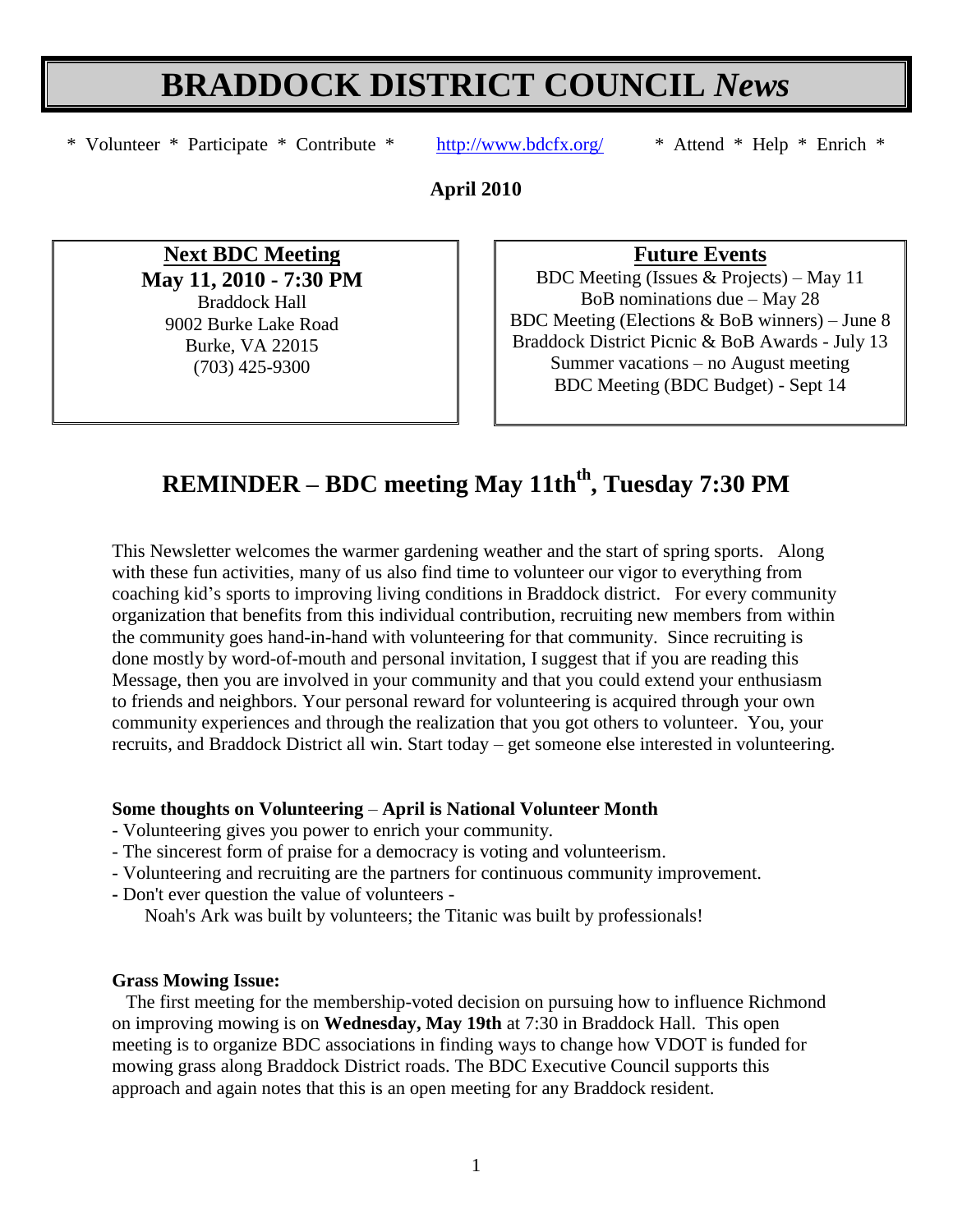#### The **Legislature Forum:**

The April 12<sup>th</sup> BDC meeting was very well attended and had great audience participation. In the first hour three state senators and three state delegates shared updates on their actions and bills in the just-finished legislature session. They then answered audience questions for almost another hour. The meeting minutes was emailed out on April 18 and is being posted to the [BDC website](http://www.bdcfx.org/home/meeting-minutes).

#### **BDC Website**:

We continue to update and improve [www.bdcfx.org.](http://www.bdcfx.org/) Check out what's there and save it as a favorite URL for easy access to news within our communities.

#### **Braddock District Dog Park**:

BDC and a group of dog owners have been working with Fairfax County Park Authority in reviewing potential locations to establish a dog park in Braddock District. The group is also working with Supervisor Cook in notifying Braddock dog owners and residents of this effort. Braddock is one of the few Fairfax County districts without a dog park.

#### **BDC Issues & Projects:**

The following are active and completed Issues and Projects that the BDC Executive Council and membership are working on. Some have a Special Committee of BDC members appointed (see Bylaws Article X, Section 2) while others have members with skills or interests doing the active support. All are staffed by volunteers and some need more help. Give me a call or email.

- 1. **Grass Mowing** (Open meeting on May 19)
- 2. **Web Page (**maintenance, archiving, need neighborhood signs or logos)
- 3. **Information Forum** (completed for 2010)
- 4. **Neighborhood College** (25 graduated on 12 April; more on-going sessions)
- 5. **Dog Park** in Braddock District (status is in coordinating communities)
- 6. **Braddock Road Beautification** (as needed basis and done with set-aside BDC funds)
- 7. **Membership Drive** (to be discussed in May meeting)
- 8. **Guidelines for Best of Braddock** awards selection (see Bylaws Article IX, Section 6, Citizenship Award Committee) (no action started)
- 9. **Mary Read Memorial Park** (as needed basis and done with set-aside BDC funds)
- 10. **Political signs in Braddock Roads** (to be discussed in May meeting)

#### **Notes of Interest:**

- To broaden the distribution of BDC news and community events, we request members to add or update their email addresses by contacting Dottie Dane, [dottie.dane@cox.net.](mailto:dottie.dane@cox.net)
- News about your association and neighborhood helps connects all of our communities. In each BDC meeting we set aside a few minutes for members to share significant stories or announce their up-coming events. Come prepared for this "give and take" of your news.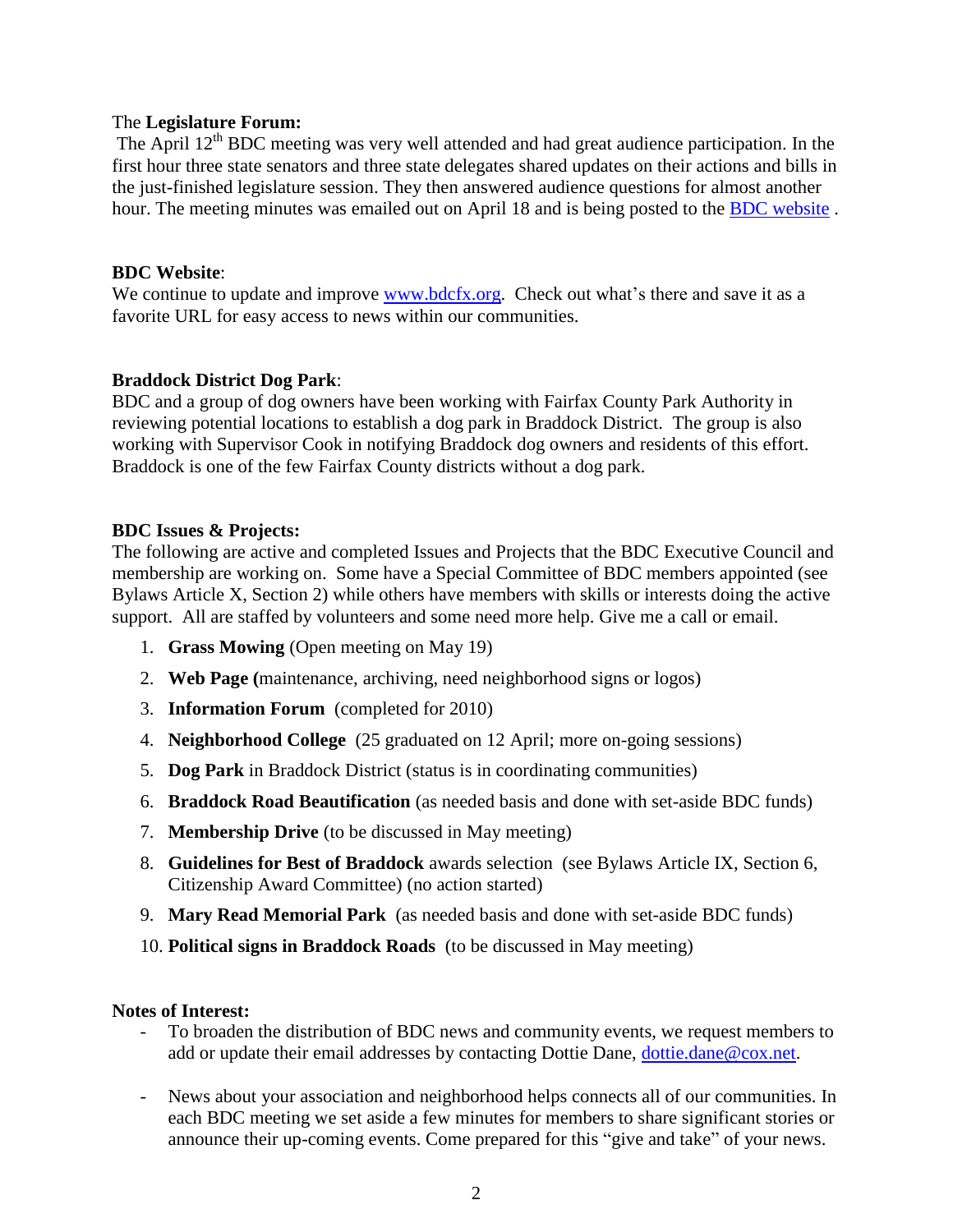- Falls Church High School's Parent Resource Center, 7521 Jaguar Trail, Falls Church, will host a Volunteer/Mother's Day Fair on, Saturday, May  $8^{th}$  from 11:00-2:00PM. Members of the community are welcome to exhibit free of charge. Details to follow or contact Mason Howard or Maria Mateus at 703-207-4074.

#### **Calendar of BDC Events**

See the above Future Events and . . . most important . . . the **Best of Braddock awards** are your recognition of residents and organizations whose contributions to Braddock District are worthy of special recognition. **Nominations are due May 28.** Instructions and forms are [here.](http://www.bdcfx.org/home/committees/citizenship-awards-committee)

See you next meeting . . . with a neighbor,

**Bill**

| <b>Braddock District Council Officers and Chairs</b> |
|------------------------------------------------------|
| Chair: William Barfield                              |
| Vice Chair: Janyce Hedetniemi                        |
| Treasurer: Kevin Morse                               |
| Secretary: Bruce Wallachy                            |
| Membership Chair: Dottie Dane                        |
| <b>Communications Chair: Bruce Wallachy</b>          |
| Programs Chair: Paul Maltagliati                     |
| Information Forum Chair: Tena Bluhm                  |

## **Next BDC meeting – May 11, 7:30 PM, Braddock Hall**